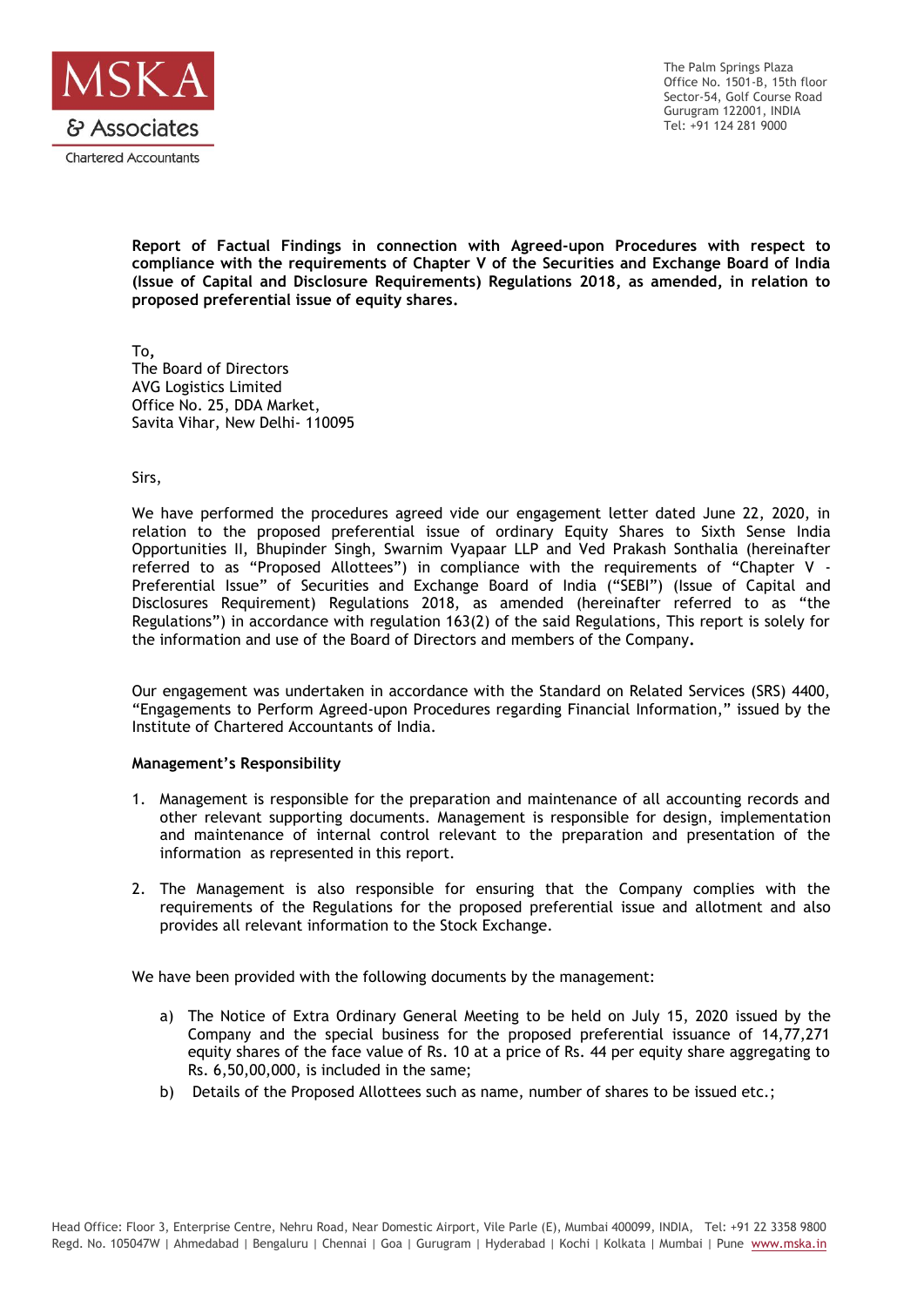

- c) Copy of confirmation from the Registrar and Transfer Agent, stating that none of the proposed allottees have sold/ transferred / pledged their Equity Shares of the Company during the period of six months prior to the relevant date i.e. June 15, 2020;
- d) Copy of Confirmation from Registrar and Transfer Agent confirming the shareholding details as on June 14, 2020, and June 21, 2020 and transactions details between June 14, 2020 and June 21, 2020.
- e) Valuation report from an independent valuer determining fair value of shares of the Company as on relevant date i.e. June 15, 2020;
- f) Permanent Account Number of the Proposed Allottees; and
- g) Written Representation from the Management in this regard.

|  | We have performed following procedures as per our engagement letter dated June 22, 2020: |  |  |  |  |
|--|------------------------------------------------------------------------------------------|--|--|--|--|
|  |                                                                                          |  |  |  |  |

|      |                                                                                                                                                                                                                                                                    | <b>Procedure Performed</b>                                                                                                                                                                                                                                                                                                                            | Findings/observation |
|------|--------------------------------------------------------------------------------------------------------------------------------------------------------------------------------------------------------------------------------------------------------------------|-------------------------------------------------------------------------------------------------------------------------------------------------------------------------------------------------------------------------------------------------------------------------------------------------------------------------------------------------------|----------------------|
| S.no | Condition                                                                                                                                                                                                                                                          |                                                                                                                                                                                                                                                                                                                                                       |                      |
| 1.   | As per regulation 159(1)<br>the<br>regulations,<br>οf<br>preferential<br>issue<br>οf<br>equity shares shall not be<br>made to any person who<br>has sold or transferred<br>any equity shares of the<br>issuer during six months<br>preceding the relevant<br>date. | Obtained and<br>verified<br>1 <sub>1</sub><br>the<br>confirmation<br>from<br>the<br>Registrar and Transfer Agent,<br>stating that none of the<br>proposed allottees have sold/<br>transferred /<br>pledged any<br>Ordinary Equity Shares of the<br>Company during the period of<br>six months prior to<br>the<br>relevant date i.e. June 15,<br>2020. | None                 |
|      |                                                                                                                                                                                                                                                                    | 2.<br>Obtained<br>verified<br>and<br>from<br>confirmation<br>Registrar<br>and Transfer Agent confirming<br>the shareholding details as on<br>June 14, 2020, and June 21,<br>2020 also that no transactions<br>occurred between June 14.<br>2020 and June 21, 2020.                                                                                    |                      |
|      |                                                                                                                                                                                                                                                                    | 3.<br>Obtained<br>Management<br>confirmation that there is only<br>one Registrar and Transfer<br>appointed<br>the<br>agent<br>by<br>Company.                                                                                                                                                                                                          |                      |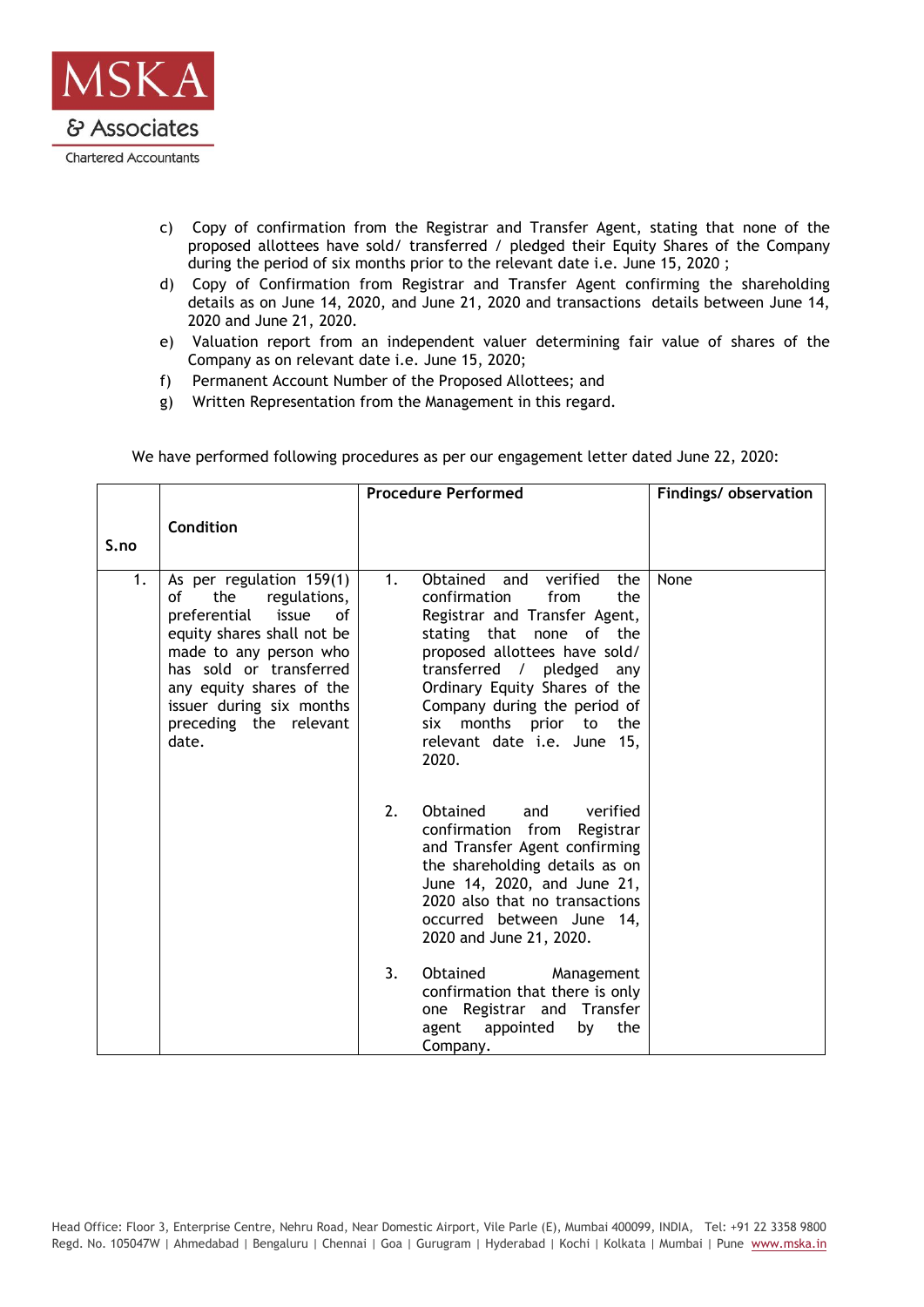

|      |                                                                                                                     | <b>Procedure Performed</b>                                                                                                                                                                                                                                                                                                                                                                                       | Findings/ observation |
|------|---------------------------------------------------------------------------------------------------------------------|------------------------------------------------------------------------------------------------------------------------------------------------------------------------------------------------------------------------------------------------------------------------------------------------------------------------------------------------------------------------------------------------------------------|-----------------------|
|      | Condition                                                                                                           |                                                                                                                                                                                                                                                                                                                                                                                                                  |                       |
| S.no |                                                                                                                     |                                                                                                                                                                                                                                                                                                                                                                                                                  |                       |
| 2.   | To ensure that proposed<br>allottees do not belong to<br>promoter or<br>promoter<br>group                           | Verified from National Stock<br>1.<br>Exchange (NSE) website, the<br>details<br>οf<br>promoter<br>and<br>promoter group holding as on<br>March 31, 2020, based on the<br>same, proposed allottees were<br>not identified in that listing.<br>Further the Company has not<br>declared any shareholder as<br>promoter from March 31, 2020<br>to till date of execution of this<br>report.                          | None                  |
| 3.   | All equity shares allotted<br>by way of preferential<br>issue shall be fully paid<br>up at the time of<br>allotment | Verified the Notice of Extra<br>$\mathbf{1}$ .<br>Ordinary General Meeting to be held<br>on July 15, 2020 issued by the<br>Company and ensured that the special<br>included<br>the<br>business<br>$\mathsf{in}$<br>same<br>indicates the proposed preferential<br>issuance of 14,77,271 equity shares of<br>the face value of Rs. 10 at a price of<br>Rs. 44 per equity share aggregating to<br>Rs. 6,50,00,000. | None                  |
| 4.   | A special resolution shall<br>be<br>passed<br>by<br>its<br>shareholders                                             | 1. Verified the Notice of Extra<br>Ordinary General Meeting to be<br>held on July 15, 2020 issued by the<br>Company and ensured that the<br>special business included in the<br>indicates<br>same<br>the<br>proposed<br>preferential issuance of 14,77,271<br>equity shares of the face value of<br>Rs. 10 at a price of Rs. 44 per<br>equity share aggregating to Rs.<br>6,50,00,000.                           | None                  |
| 5.   | All equity shares held by<br>proposed allottees in the<br>issuer<br>are<br>in<br>dematerialized form                | 1. Proposed shares have not been<br>allotted till the date of issue of this<br>report<br>2. Confirmed from<br>Registrar<br>and<br>Transfer Agent that existing equity                                                                                                                                                                                                                                            | None                  |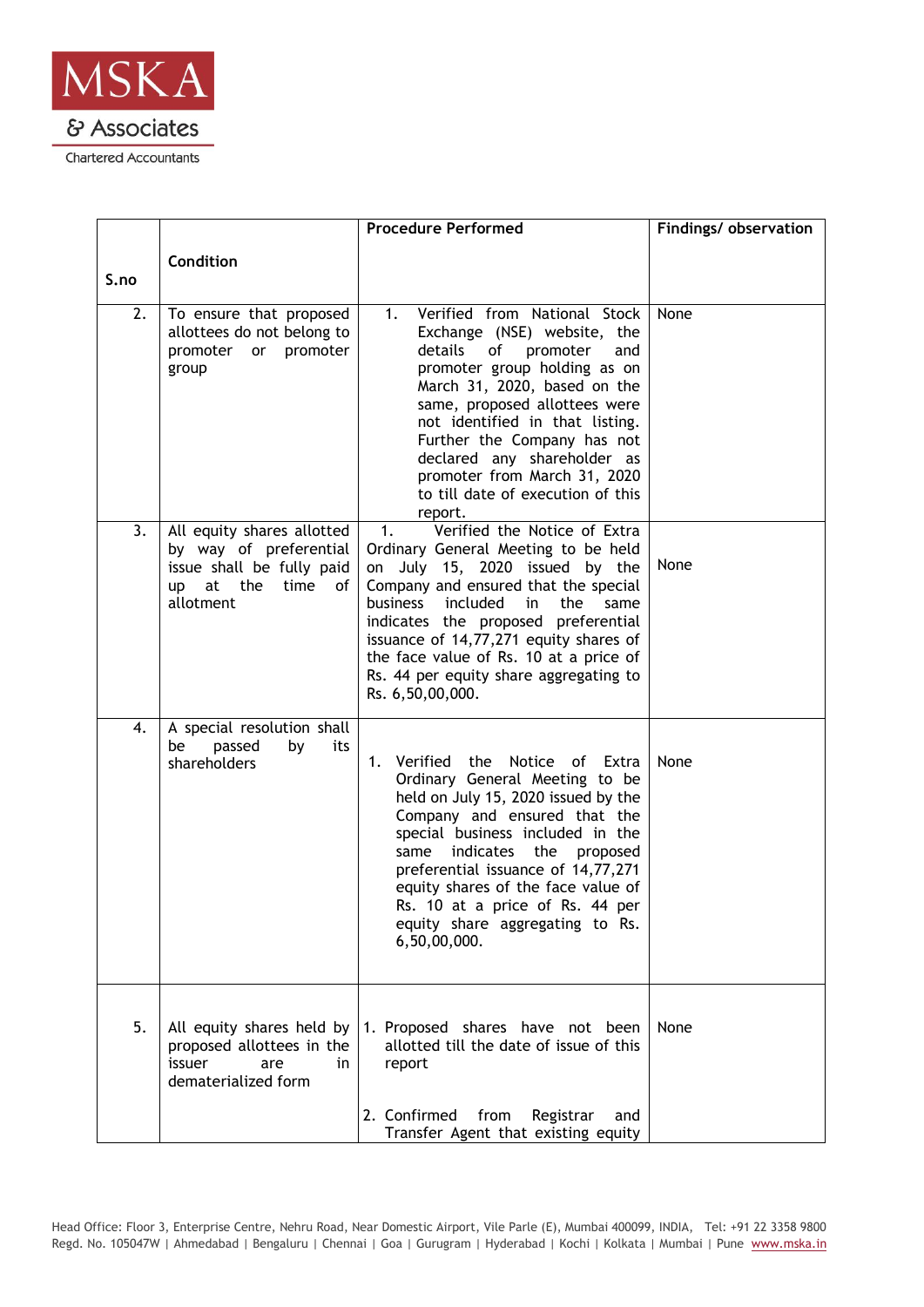

|      |                                                                                                                                                                                                                                                                                                                          | <b>Procedure Performed</b>                                                                                                                                                                                                        | Findings/ observation                                                                                                                                                                                                                                                                                                                                                                                                                                                                                                                                                                                                                                                                     |
|------|--------------------------------------------------------------------------------------------------------------------------------------------------------------------------------------------------------------------------------------------------------------------------------------------------------------------------|-----------------------------------------------------------------------------------------------------------------------------------------------------------------------------------------------------------------------------------|-------------------------------------------------------------------------------------------------------------------------------------------------------------------------------------------------------------------------------------------------------------------------------------------------------------------------------------------------------------------------------------------------------------------------------------------------------------------------------------------------------------------------------------------------------------------------------------------------------------------------------------------------------------------------------------------|
| S.no | Condition                                                                                                                                                                                                                                                                                                                |                                                                                                                                                                                                                                   |                                                                                                                                                                                                                                                                                                                                                                                                                                                                                                                                                                                                                                                                                           |
|      |                                                                                                                                                                                                                                                                                                                          | shares are held in dematerialized<br>Sixth<br>Sense<br>form<br>by<br>India<br>Opportunities<br>$\mathbf{II}$<br>and<br>Swarnim<br>Vyapaar LLP, being two of the<br>proposed allottees, who are also the<br>existing shareholders. |                                                                                                                                                                                                                                                                                                                                                                                                                                                                                                                                                                                                                                                                                           |
| 6.   | The issuer has obtained<br>permanent<br>account<br>number<br>of<br>proposed<br>allottees                                                                                                                                                                                                                                 | 1.<br>have<br>verified<br>permanent<br>We<br>account number from the copy of<br>their PAN Cards, Refer Annexure I<br>the<br>details<br>for<br>of<br>proposed<br>allottees.                                                        | None                                                                                                                                                                                                                                                                                                                                                                                                                                                                                                                                                                                                                                                                                      |
| 7.   | Where the shares of the<br>issuer are not frequently<br>the<br>traded,<br>price<br>determined by the issuer<br>shall take into account<br>the valuation parameters<br>including book value,<br>comparable<br>trading<br>multiples and such other<br>parameters<br>as<br>are<br>customary for valuation<br>of such shares | 1. We verified the valuation report<br>dated June 15, 2020 issued by<br>independent valuer determining<br>the value of per share at INR<br>43.76.                                                                                 | 1.Value<br>which<br>at<br>shares proposed be<br>issues is INR 44 per<br>share.<br>2. Further Independent<br>valuer<br>has<br>concluded that the<br>share<br>of<br>the<br>Company<br>are<br>"infrequently traded<br>shares"<br>in.<br>accordance with the<br>provision<br>οf<br>regulation 164(5) of<br>Chapter<br>V<br>0f<br><b>Securities</b><br>and<br>Exchange Board<br>of<br>India<br>of<br>(Issue<br>Capital<br>and<br>Disclosure<br>requirements)<br>2018.<br>Regulations,<br>Accordingly,<br>valuation has been<br>done<br>by<br>the<br>independent valuer<br>in accordance with<br>regulation<br>165<br>οf<br>the regulations,<br>on<br>the<br>basis<br>of<br>weighted average of |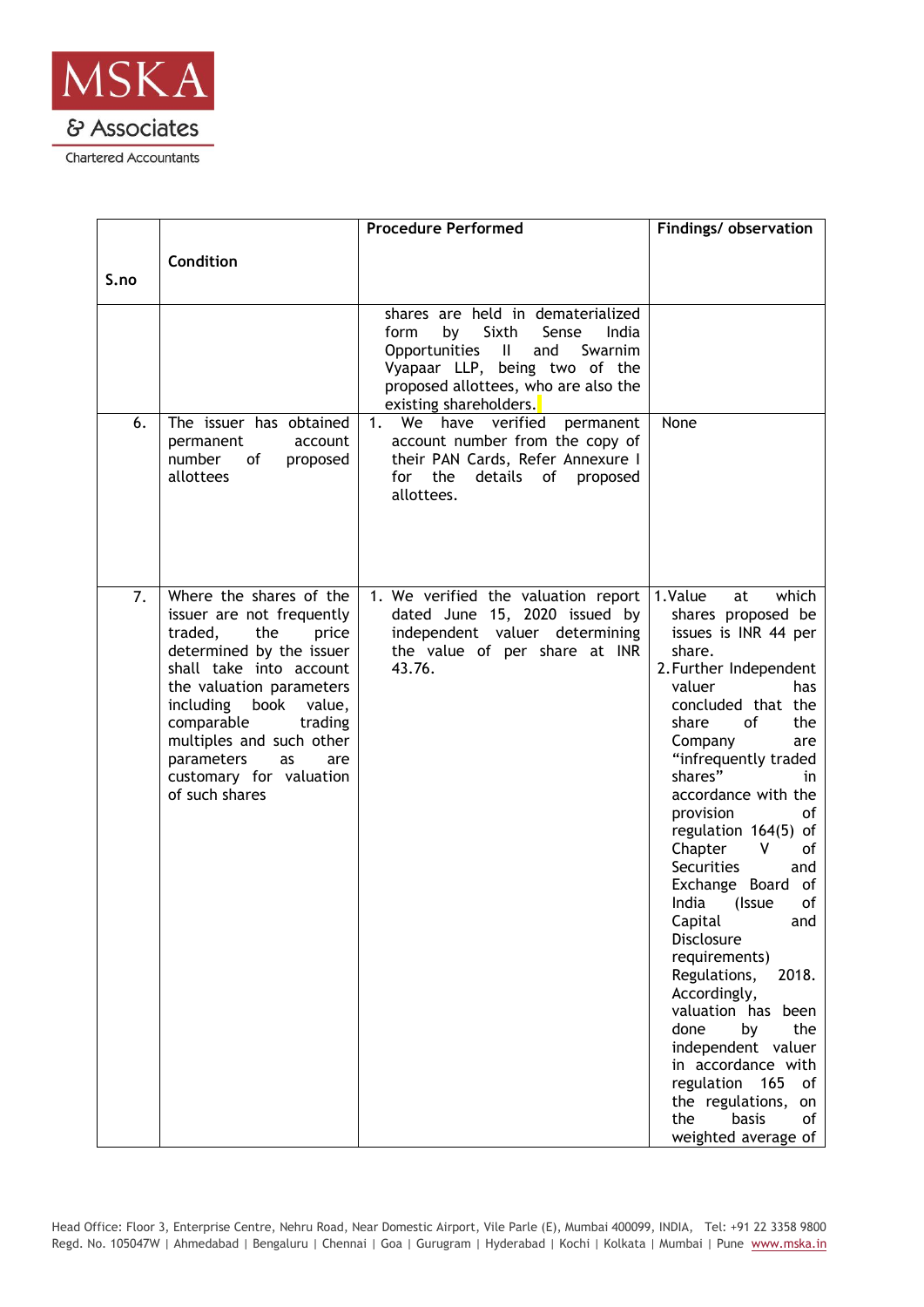

| S.no | Condition | <b>Procedure Performed</b> | Findings/ observation                                                                                                                                                                |
|------|-----------|----------------------------|--------------------------------------------------------------------------------------------------------------------------------------------------------------------------------------|
|      |           |                            | values computed<br>using the methods<br>namely; Net worth<br>method, Earnings/<br>yield method and<br>Market Price Method<br>by giving weightage<br>of $1/3^{rd}$ to each<br>method. |

The above procedures do not constitute either an audit or a review made in accordance with the generally accepted auditing standards in India. Had we performed additional procedures, or an audit or review of the financial statements / information provided to us in accordance with the generally accepted auditing standards in India, other matters might have come to our attention that would have been reported to you.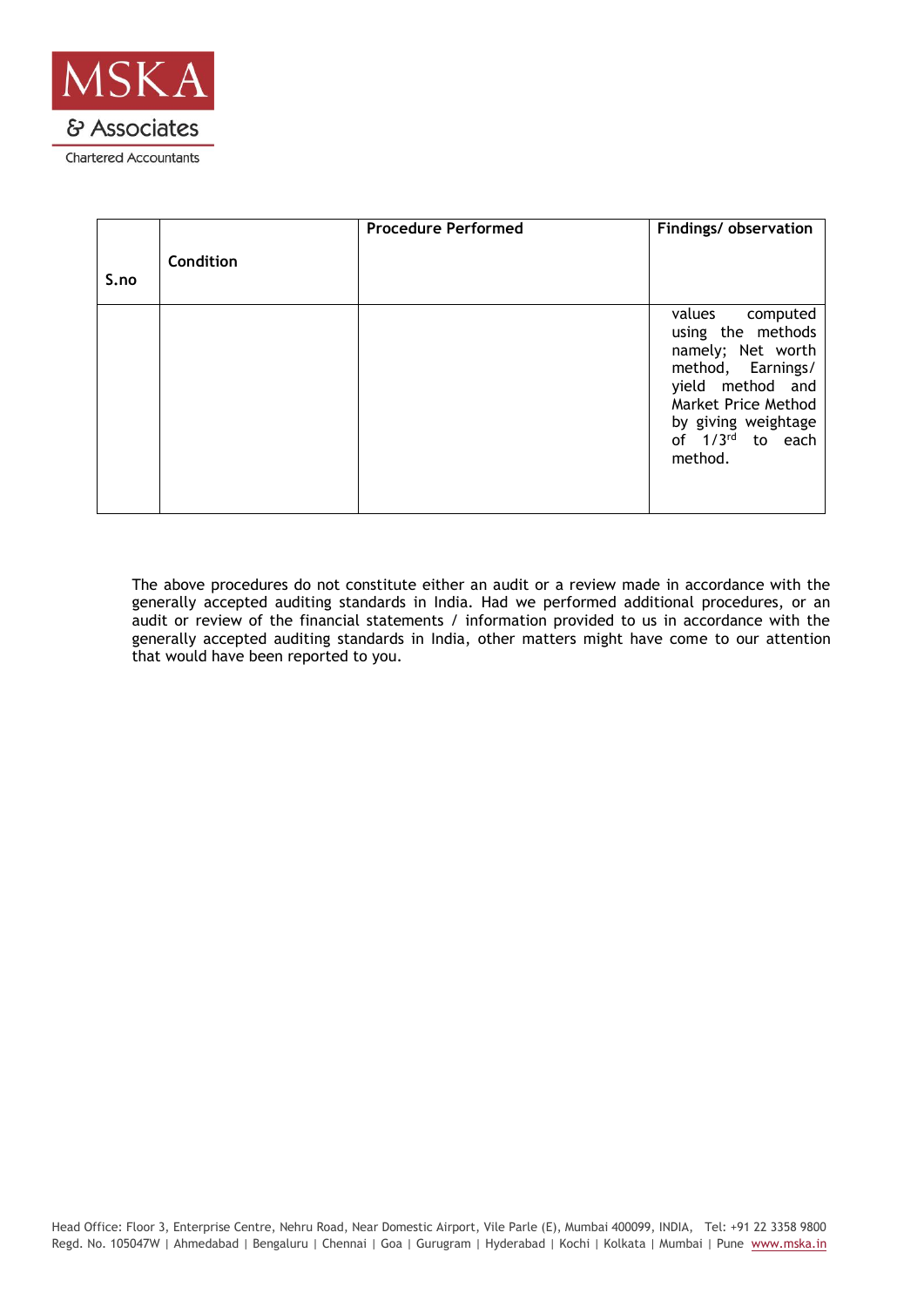

& Associates **Chartered Accountants** 

## **Restriction on Use**

The report is issued solely for the purpose as mention in paragraph 1 above. This report should not be used by any other person or for any other purpose. Accordingly, we do not accept or assume any liability or any duty of care for any other purpose or to any other person to whom this report is shown or into whose hands it may come without our prior consent in writing. MSKA & Associates shall not be liable to the Company or to any other concerned for any claims, liabilities or expenses relating to this assignment, except to the extent of fees relating to this assignment. We have no responsibility to update this report for any events or circumstances occurring after the date of this report.

**MSKA & Associates Chartered Accountants** Firm Registration No. 105047W

Amit Mitra

Partner Membership No. 094518 UDIN: 20094518AAAADB5066

Place: Gurugram Date: July 10, 2020

 $\epsilon$  .

Head Office: Floor 3, Enterprise Centre, Nehru Road, Near Domestic Airport, Vile Parle (E), Mumbai 400099, INDIA, Tel: +91 22 3358 9800 Regd. No. 105047W | Ahmedabad | Bengaluru | Chennai | Goa | Gurugram | Hyderabad | Kochi | Kolkata | Mumbai | Pune www.mska.in